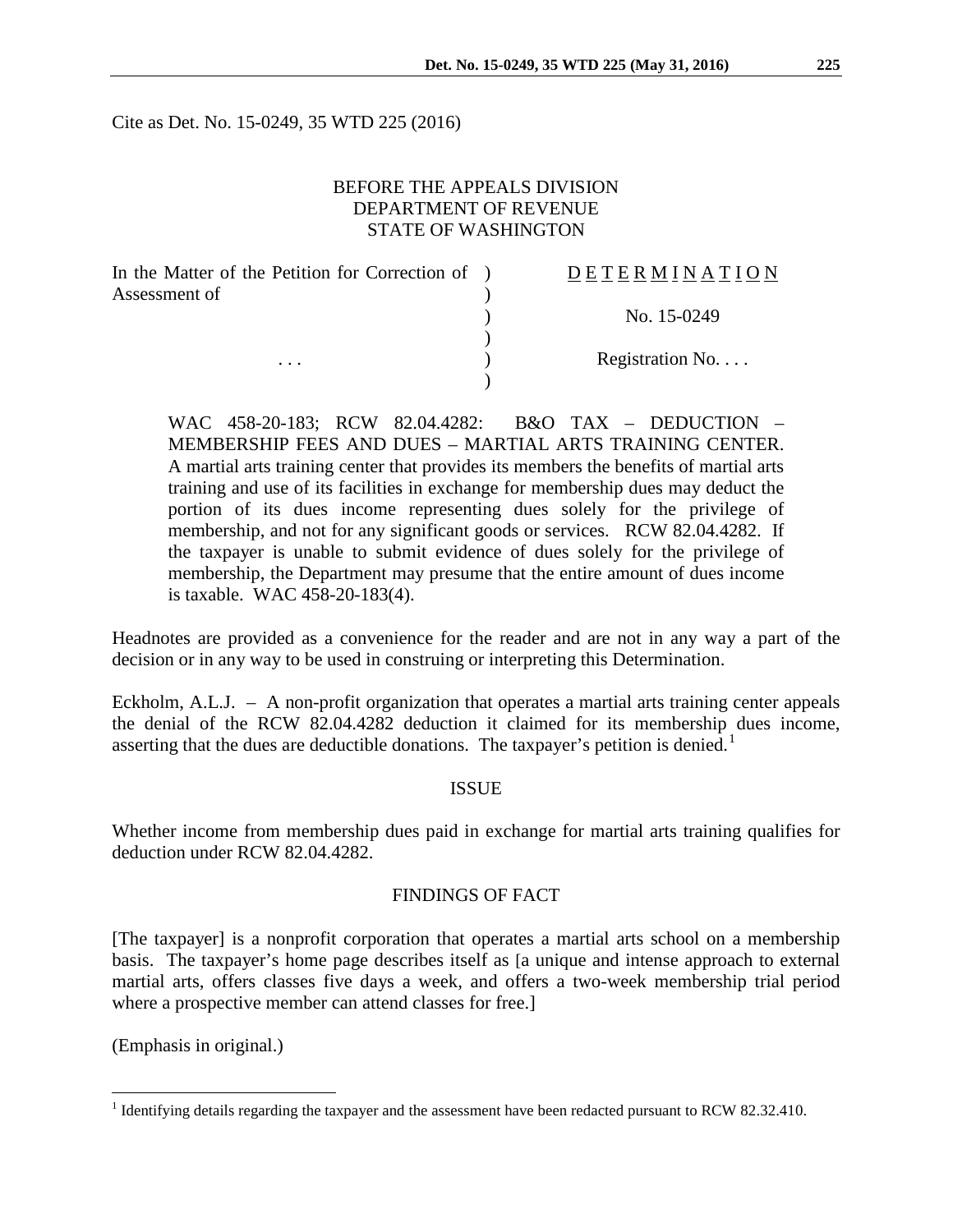The taxpayer's "about us" page describes the types of classes it offers and its unique martial arts training. The "about us" page also refers to the availability of the first two weeks free, but contains no mention of a voluntary donation based membership, or any mention of volunteer or community services. The taxpayer's membership sign-up application requires an applicant to choose a membership package with an associated monthly fee. The application also includes the choice of "sliding scale" payment with specific instructions [that only those who have communicated with an officer of the organization in advance may make that selection.]

The application also provides a separate instruction [that] a tax deductible donation [is made "in addition to your monthly dues."]

(Underline emphasis added.)

The Department of Revenue (Department) Audit Division reviewed the taxpayer's records for excise tax purposes for the period January 1, 2010 through December 31, 2013. The taxpayer's records evidenced income from yearly membership fees, monthly dues, outreach program fees, retreat advance payments, sign-up specials, testing fees, and floor rental storage. During the audit period, the taxpayer had reported income from the described income sources and then deducted all of its income as bona fide fees and dues, and donations, pursuant to RCW 82.04.4282. The auditor noted that the taxpayer's webpage regarding membership during the audit indicated as follows:

| <b>Initiation Fees</b> |                    | <b>Membership Fees</b>           | <b>Monthly Dues</b>         |  |
|------------------------|--------------------|----------------------------------|-----------------------------|--|
| Adults                 | $S \ldots$         | Kids and students: $\$\dots$ /yr | Adults: $\$\dots$ /month    |  |
| <b>Juniors</b>         | $\mathbb{S} \dots$ | Adults: $\$\dots$ /yr            | Junior $(13-17)$ \$  /month |  |
| Kids                   | $S \ldots$         | Family: $\$\dots$ /yr            | Kids (under $13)$ \$/month  |  |
|                        |                    | Benefactor: $\$\dots$ /yr        |                             |  |

After reviewing the taxpayer's records, its website, and other information collected during the audit, the auditor concluded that the taxpayer offered martial arts training services in exchange for dues and fees; therefore, the taxpayer was denied the deduction under RCW 82.04.4282 because the dues were in exchange for goods and services, and were not solely paid for the privilege of membership. As a result, the Department assessed unpaid taxes, interest, and an assessment penalty, in the total amount of  $\frac{1}{2}$  $\frac{1}{2}$  $\frac{1}{2}$ ...  $\frac{2}{1}$  In calculating the assessment, the auditor excluded lump sum monthly donations from taxable income where the taxpayer could show that the amounts were not in exchange for goods or services.

The taxpayer appealed the assessment, and asserted that its organization operates on a donation basis, all classes are offered for free to the community, the instructors and all employees are

<span id="page-1-0"></span><sup>&</sup>lt;sup>2</sup> Document No. . . . , issued August 19, 2014, for the period January 1, 2010 through December 31, 2013, included assessments of retail sales tax of  $\$\ldots$ , service and other activities business & occupation (B&O) tax of  $\$\ldots$ , a small business credit of  $\$\ldots$ , and interest of  $\$\ldots$ , for a total amount assessed of  $\$\ldots$ . A balance due notice that overlapped the 2013 period had previously been issued to the taxpayer, in the amount of \$ . . . , and was not included in the assessment issued August 19, 2014. The total amount at issue in this appeal is  $\frac{6}{5}$ ... For the audit period, the taxpayer's dues income was classified under the service and other activities B&O tax classification. Effective January 1, 2016, the sale of martial arts training at an "athletic or fitness facility" constitutes a retail sale under RCW 82.04.050(3)(g), taxable as a retailing activity. Laws of 2015, ch. 169, § 1.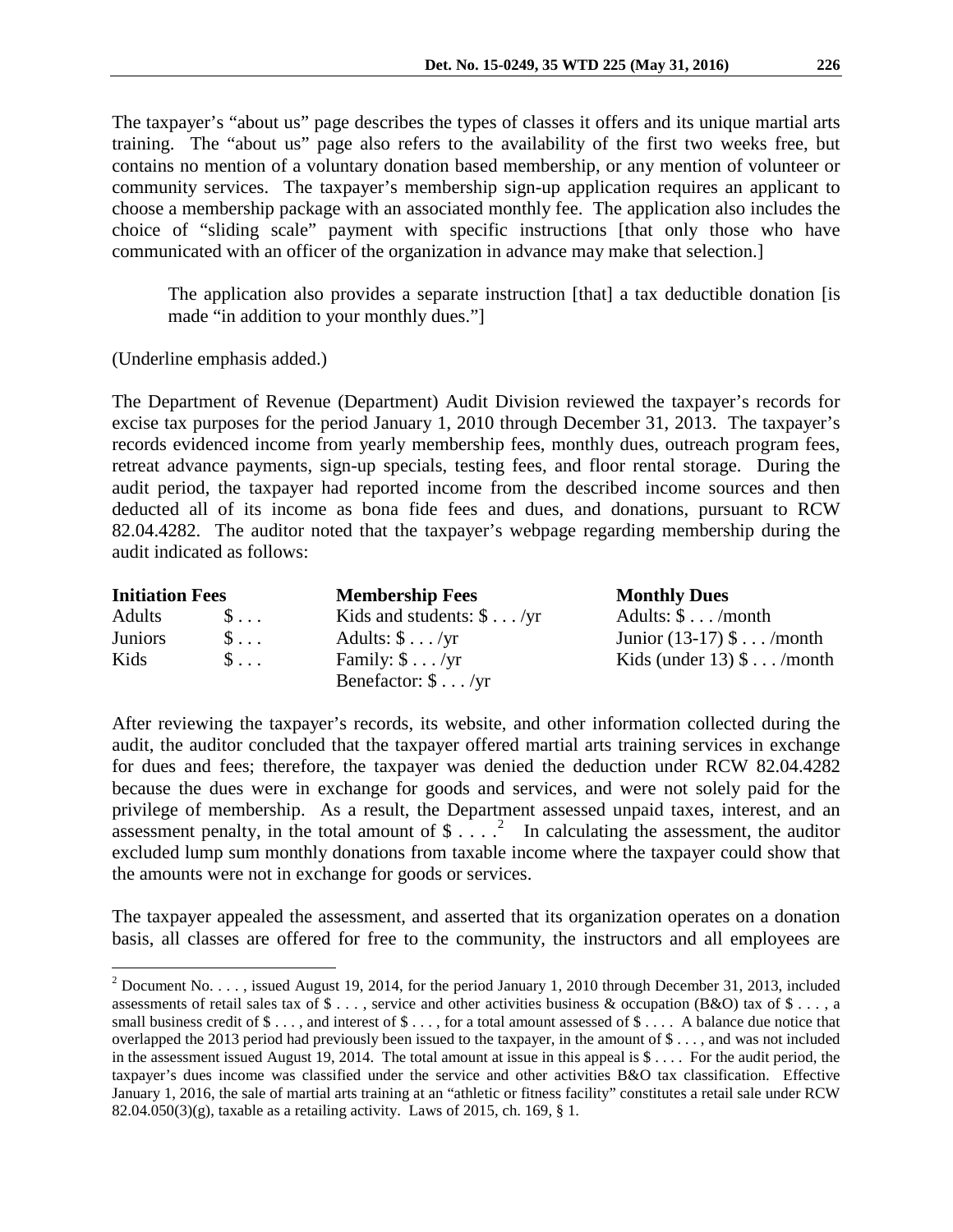volunteers, and all funds collected are utilized for outreach programs in the community. The taxpayer asserted that its membership dues are deductible as donations under RCW 82.04.4282 and are paid in exchange solely for the privilege of membership. In support of the taxpayer's contention that the classes are offered for free, the taxpayer provided two affidavits with its appeal petition indicating that the affiants were allowed to take classes without paying membership dues.

Following the audit, the taxpayer changed its membership webpage to [include a "pay what you choose" option for membership that suggested payment of the quoted monthly membership fee amounts because those amounts are reasonable and cover the organization's monthly operating expenses.]

At the hearing the taxpayer indicated that the Audit Division had approved the taxpayer's change in phrasing on its membership webpage as supporting a donation-based organization. The Audit Division indicated it did not provide such approval and that it specifically informed the taxpayer it would not offer such approval.

### ANALYSIS

The business and occupation tax is imposed for the privilege of engaging in business in Washington. RCW 82.04.220. The term "business" includes "all activities engaged in with the object of gain, benefit, or advantage to the taxpayer or another person or class, directly or indirectly." RCW 82.04.140. The measure of the tax is the gross proceeds of sales, value proceeding or accruing, or gross income of the business. RCW 82.04.220. Washington's Revenue Act contains no general exemption from taxation for non-profit organizations. *See* WAC 458-20-169 (Rule 169). Unless a specific deduction or exemption applies, B&O tax is imposed on the business income of nonprofit organizations. Exemptions and deductions from tax are narrowly construed, and the party claiming the deduction has the burden of showing that it qualifies for the deduction. *See, e.g., Budget Rent-A-Car, Inc. v. Dep't of Revenue*, 81 Wn.2d 171, 174-175, 500 P.2d 764 (1972).

The taxpayer asserts that its dues income is nontaxable under the statutory deduction for certain initiation fees, dues, contributions and donations, RCW 82.04.4282, because the dues are donations paid solely for the privilege of membership. However, RCW 82.04.4282 specifically provides that the deduction does not apply "[i]f dues are in exchange for any significant amount of goods or services rendered by the recipient thereof . . . ." The purpose of the dues deduction is to exempt from taxation only revenue exacted for the privilege of membership. *Automobile Club v. Dep't of Revenue*, 27 Wn. App. 781, 786-87, 621 P.2d 760 (1980). A taxpayer may deduct those portions of its dues income [representing dues solely for the privilege] of membership, [and not for any significant goods or services]. *Id.* If the taxpayer is unable to submit evidence of [dues solely for the privilege of membership], the Department may presume that the entire amount of dues income is taxable. *Id.*; *see* WAC 458-20-183(4) (Rule 183(4)).

Here, the taxpayer provides its members with the benefits of martial arts training and use of its facilities in exchange for dues. The members do not pay any additional charges for these benefits; therefore, any amounts of dues paid in exchange for these goods and services are not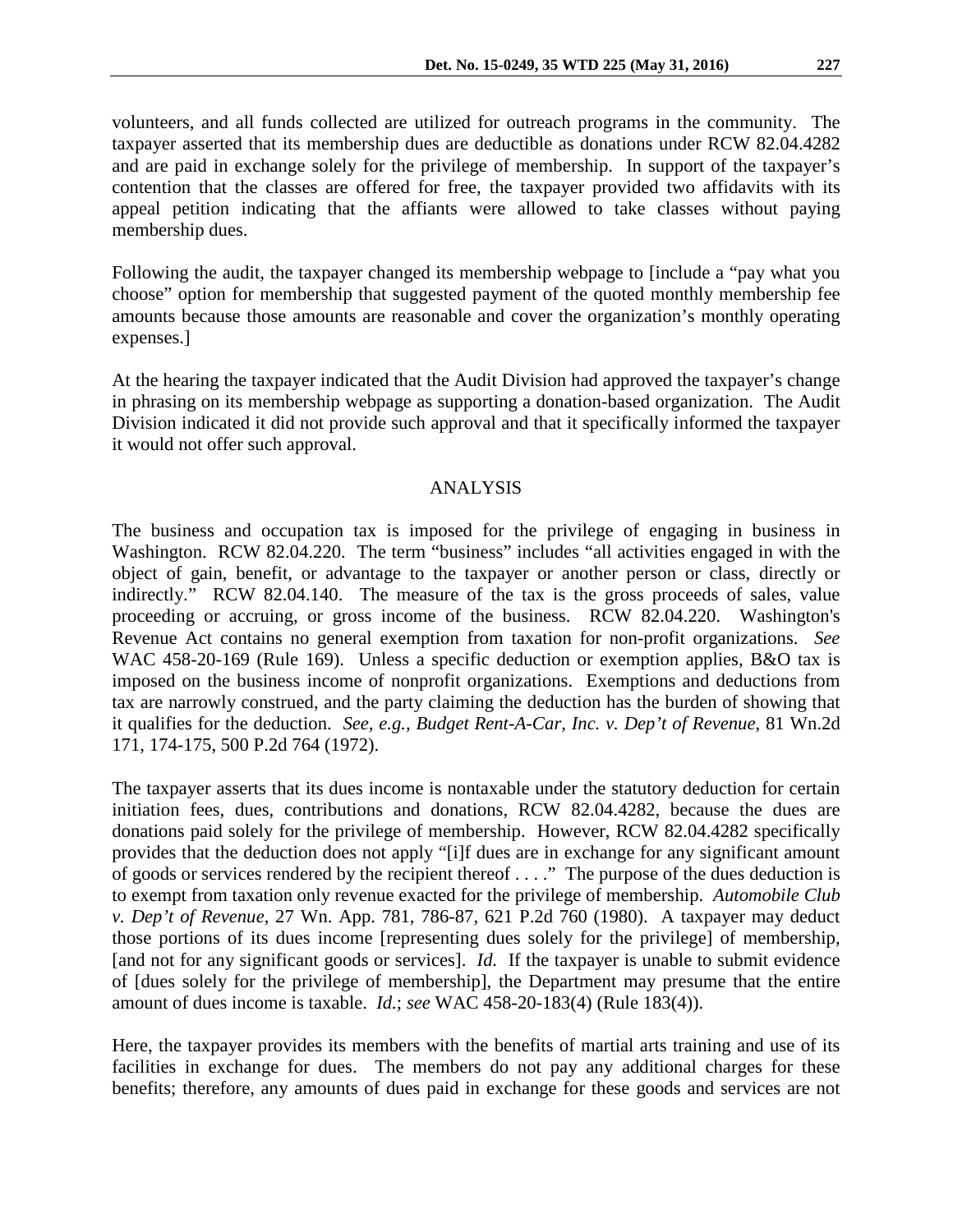deductible from taxable income under RCW 82.04.4282. The taxpayer has not asserted any other privileges of membership provided in exchange for the dues. The taxpayer's expenses from operating its training facility are supported by the dues paid by its members. The taxpayer has not established that any portion of its dues is used solely for the privilege of membership; therefore, its income from dues is not deductible under RCW 82.04.4282. *Automobile Club*, 27 Wn. App. at 786-87; Rule 183(4).

The taxpayer also asserts that the membership dues are deductible under RCW 82.04.4282 as donations. Funds do not qualify as "contributions" or "donations" if the funds are not provided for a gratuitous purpose. Det. No. 13-0156R, 33 WTD 199, 202 (2014) citing *Analytical Methods v. Dep't of Revenue,* 84 Wn. App. 236, 243, 928 P.2d 1123 (1996). The court in *Analytical Methods* noted that RCW 82.04.4282 does not define "contributions" and "donations," and looked to dictionary definitions to define the terms:

"Contribution" means "a sum or thing voluntarily contributed." WEBSTER'S THIRD NEW INTERNATIONAL DICTIONARY 496 (1966). "Contribute" means "to give or grant in common with others (as to a common fund or for a common purpose)." WEBSTER'S THIRD NEW INTERNATIONAL DICTIONARY 496 (1966). . . . "Donation" means "the action of making a gratuitous gift or free contribution." WEBSTER'S THIRD NEW INTERNATIONAL DICTIONARY 672 (1966). These definitions require a gratuitous purpose . . . .

*Analytical Methods*, 84 Wn. App. at 243.

Here, the taxpayer provides martial arts training in exchange for membership dues; therefore, the dues are not given gratuitously.

To assist in interpreting the use of the term "donation" in RCW 82.04.4282, the Department has also looked to the definition of donation in WAC  $458-20-169(5)(g)(iii)$ , the rule that defines what constitutes a contribution or donation for purposes of exempt fund raising activity by a nonprofit organization under RCW 82.04.3651. 33 WTD at 202. Rule  $169(5)(g)(iii)$  provides:

(iii) Contributions of money or other property. The term contributions includes grants, donations, endowments, scholarships, gifts, awards, and any other transfer of money or other property by a donor, provided the donor receives no significant goods, services, or benefits in return for making the gift. For example, an amount received by a nonprofit educational broadcaster from a group that conditions receipt upon the nonprofit broadcaster airing its seminars is not a contribution regardless of how the amount paid was titled by the two organizations.

(Emphasis added.)

The membership dues paid by the taxpayer's members are not paid to the taxpayer as gifts, but are paid in exchange for martial arts training services and the use of the taxpayer's martial arts training facility; therefore, the membership dues would not qualify as donations or contributions under Rule  $169(5)(g)(iii)$ .